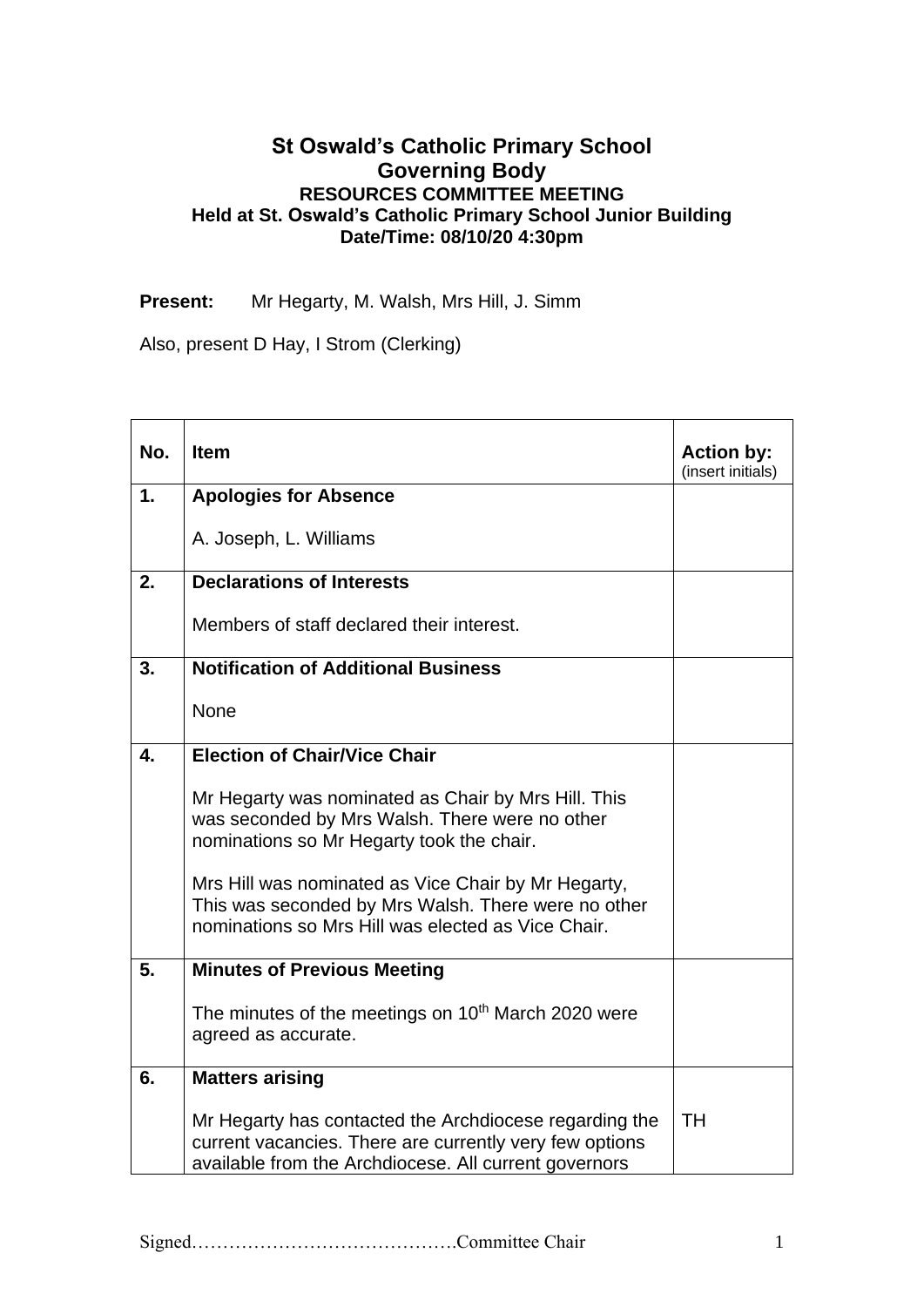|    | appointed by the Archdiocese have completed the<br>renewal paperwork and have been reappointed.                                                                                                                                                                                                                                                                                                                                                                                                                                                                                                                                                                                                                               |  |
|----|-------------------------------------------------------------------------------------------------------------------------------------------------------------------------------------------------------------------------------------------------------------------------------------------------------------------------------------------------------------------------------------------------------------------------------------------------------------------------------------------------------------------------------------------------------------------------------------------------------------------------------------------------------------------------------------------------------------------------------|--|
| 7. | <b>Finance Update</b>                                                                                                                                                                                                                                                                                                                                                                                                                                                                                                                                                                                                                                                                                                         |  |
|    | <b>Budget Monitoring Report</b>                                                                                                                                                                                                                                                                                                                                                                                                                                                                                                                                                                                                                                                                                               |  |
|    | The LA Finance Officer Gill Farrington's report had been<br>received the previous day and was shared remotely as<br>part of the meeting. Mr Strom highlighted some of the<br>key points from the report. He explained the implications<br>of Covid 19 on the finances of the school. These include<br>the effects of staffing absences; many teaching<br>absences are currently being covered by Teaching<br>Assistants but this has had an impact on provision. The<br>report showed that the budget should be in balance at<br>the end of the year but the staffing budget was 106% of<br>the delegated budget. Governors agreed that the target<br>should be for the staffing budget to be 98% of the<br>delegated budget. |  |
|    | Mr Strom informed governors that the local HSBC had<br>closed it's counter service meaning the nearest branch<br>that could be used was Allerton. He informed them that<br>he was looking at alternative options more locally.                                                                                                                                                                                                                                                                                                                                                                                                                                                                                                |  |
|    | Catch Up Premium                                                                                                                                                                                                                                                                                                                                                                                                                                                                                                                                                                                                                                                                                                              |  |
|    | SLT are currently evaluating what areas are critical to<br>help pupils catch up and identify resources that will<br>support the process.                                                                                                                                                                                                                                                                                                                                                                                                                                                                                                                                                                                      |  |
|    | <b>Pupil Premium</b>                                                                                                                                                                                                                                                                                                                                                                                                                                                                                                                                                                                                                                                                                                          |  |
|    | Governors received the prepared report. There are<br>currently 198 pupils on the PP register. 51 of these are<br>also on the SEND register. They will also receive<br>additional support to catch up on the curriculum.<br>Questionnaires regarding IT access have been sent to<br>parents. Pupil Premium funds could be used to aid<br>accessibility. 67 IT devices have been allocated to the<br>school for IT accessibility. These will be distributed<br>following a Risk Assessment with pupils as the<br>equipment will be loaned by school who retain<br>ownership.                                                                                                                                                    |  |
|    | <b>Sports Premium</b>                                                                                                                                                                                                                                                                                                                                                                                                                                                                                                                                                                                                                                                                                                         |  |
|    | Governors received the prepared report. Priorities are<br>being reviewed in the light of Covid 19. Governors                                                                                                                                                                                                                                                                                                                                                                                                                                                                                                                                                                                                                  |  |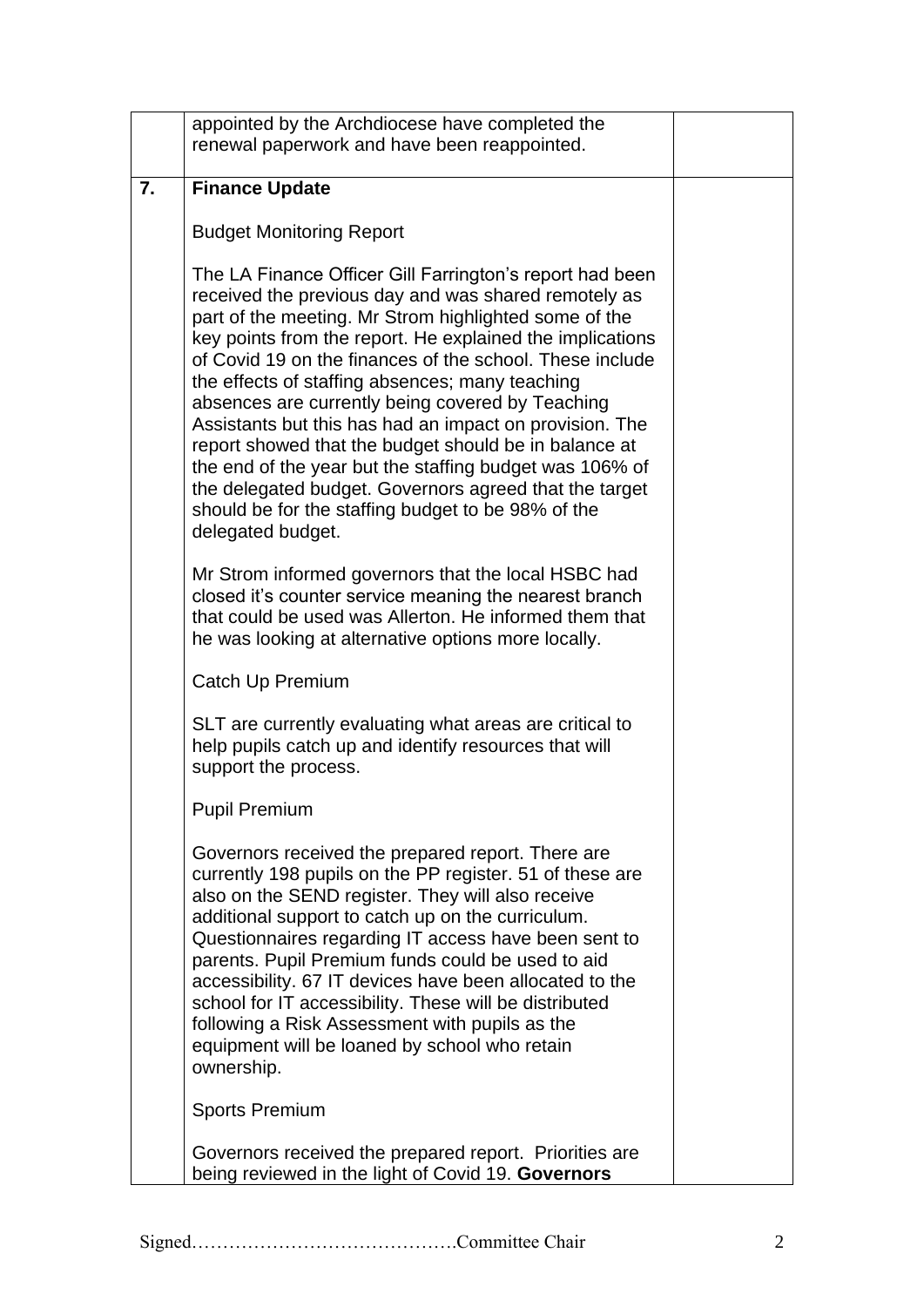|    | asked if the funding could be carried forward. It was<br>confirmed that it is possible to carry forward the funding.<br>Swimming has resumed today following a full risk<br>assessment. LSSP have altered their provision to be<br>Covid compliant. For example, they are now providing<br>yoga lessons instead of the contact sports previously<br>offered. They are also looking at providing virtual<br>competitions.<br>Equipment has been purchased so that each bubble<br>could have their own provision There is also a<br>concentration on providing healthy living lessons.<br><b>Policies</b><br>Charging and Remissions Policy - Governors asked if<br>there were any changes. It was confirmed that there<br>were no changes. Governors agreed the policy. |        |
|----|------------------------------------------------------------------------------------------------------------------------------------------------------------------------------------------------------------------------------------------------------------------------------------------------------------------------------------------------------------------------------------------------------------------------------------------------------------------------------------------------------------------------------------------------------------------------------------------------------------------------------------------------------------------------------------------------------------------------------------------------------------------------|--------|
| 8. | <b>Premises Update</b>                                                                                                                                                                                                                                                                                                                                                                                                                                                                                                                                                                                                                                                                                                                                                 |        |
|    | Risk Assessments – These are currently being updated<br>at least fortnightly but also to respond to any new advice<br>received. The staggered starts have been reviewed to<br>allow children to enter on arrival so that parents are not<br>hanging around in groups. The size of the bubbles is<br>being reviewed but practically difficult.<br>Breakfast Club - Rules are stricter. Pupils are not allowed<br>out of their seat. There hasn't been a huge take up and<br>this will have a cost implication.                                                                                                                                                                                                                                                          |        |
|    | Building Works – Mr Hegarty, Mrs Walsh and Mr Strom<br>have had a meeting with the Archdiocese and Arcadis<br>earlier today for the first time since February. The<br>Archdiocese confirmed that the funding was still in place<br>and work could commence when the school were happy<br>that they could accommodate the disruption. However<br>the school feel that this is not the most appropriate time<br>with the adaptions currently in place for Covid. It is<br>unlikely the work will start before the February half term<br>at the earlierst.                                                                                                                                                                                                                |        |
|    | Covid implications – Cleaning regime has been stepped<br>up. There is a cleaner on site at all times to ensure a<br>robust regime. This has cost implications as this is in<br>addition to the regular cleaning regime.                                                                                                                                                                                                                                                                                                                                                                                                                                                                                                                                                |        |
|    | Health and Safety – Mr Hegarty conducted a H&S walk<br>at the start of lockdown. Another general governor walk<br>is required.                                                                                                                                                                                                                                                                                                                                                                                                                                                                                                                                                                                                                                         | Action |
|    | SEMP – The reviewed document was made available on                                                                                                                                                                                                                                                                                                                                                                                                                                                                                                                                                                                                                                                                                                                     |        |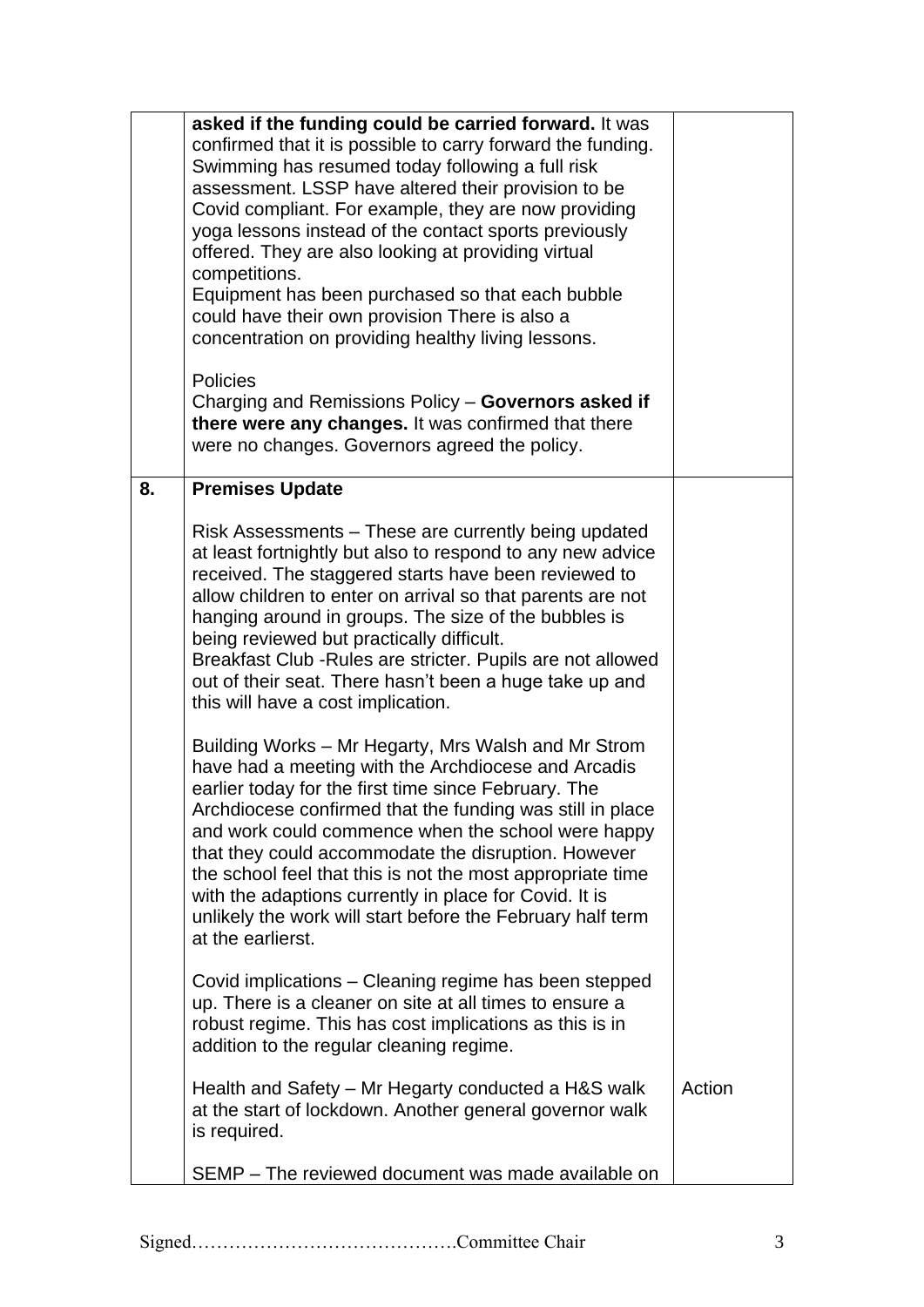|    | GovernoHub prior to the meeting. An emergency<br>evacuation is being planned. Governors noted the<br>SEMP.<br><b>Policies</b><br>Lettings policy – There have been no changes to the<br>Lettings Policy however there are currently no plans to<br>open the school to Lettings. Governors approved the<br>policy.                                                                                                                                                                                                                                                                                                                                                                                   |  |
|----|-----------------------------------------------------------------------------------------------------------------------------------------------------------------------------------------------------------------------------------------------------------------------------------------------------------------------------------------------------------------------------------------------------------------------------------------------------------------------------------------------------------------------------------------------------------------------------------------------------------------------------------------------------------------------------------------------------|--|
| 9. | <b>Staffing Update</b>                                                                                                                                                                                                                                                                                                                                                                                                                                                                                                                                                                                                                                                                              |  |
|    | Staffing structure – Lesson observations of supply staff<br>have been carried out to find a replacement for Miss<br>Kerwan's maternity cover. She will be working from<br>home from 28 weeks including her SEND responsibilities<br>and planning activities.<br>There has been some redeployment of TAs both to cover<br>teaching but also to ensure cover for individual support<br>needed after a large increase in EHCPs.<br>The staff absence report was shared with governors.<br>There have been 86 Covid related absences and 160<br>non Covid related absences. Supply use has been<br>limited. Staff have worked very hard to cover the roles as<br>much as possible.                      |  |
|    | The Liverpool HR flowchart was provided to governors<br>showing how absences should be treated. Governors<br>said this was a very helpful piece of work. They<br>commented that unions were asking what was<br>reasonable to ask staff to do when working from home.<br>Mrs Walsh commented that it was only possible for some<br>members of staff to complete pieces of work form home.<br>It wasn't possible for everyone. Mrs Walsh and Miss Hay<br>asked governors what interpretation should be put on<br>dependants leave within the flow chart. Governors<br>discussed the options and agreed that only 2 days paid<br>leave per term should be allowed and no more than 5<br>days per year. |  |
|    | A governor asked who would be covering the SEND<br>role during Miss Kerwin's maternity leave. It was<br>confirmed that the duties would be covered by Mrs<br>Walsh and Miss Hay.                                                                                                                                                                                                                                                                                                                                                                                                                                                                                                                    |  |
|    | The clerical officer vacancy has been filled by Miss<br>Jennings. She will start after the half term holidays. Mrs<br>Simm supported in the interview process. Governors                                                                                                                                                                                                                                                                                                                                                                                                                                                                                                                            |  |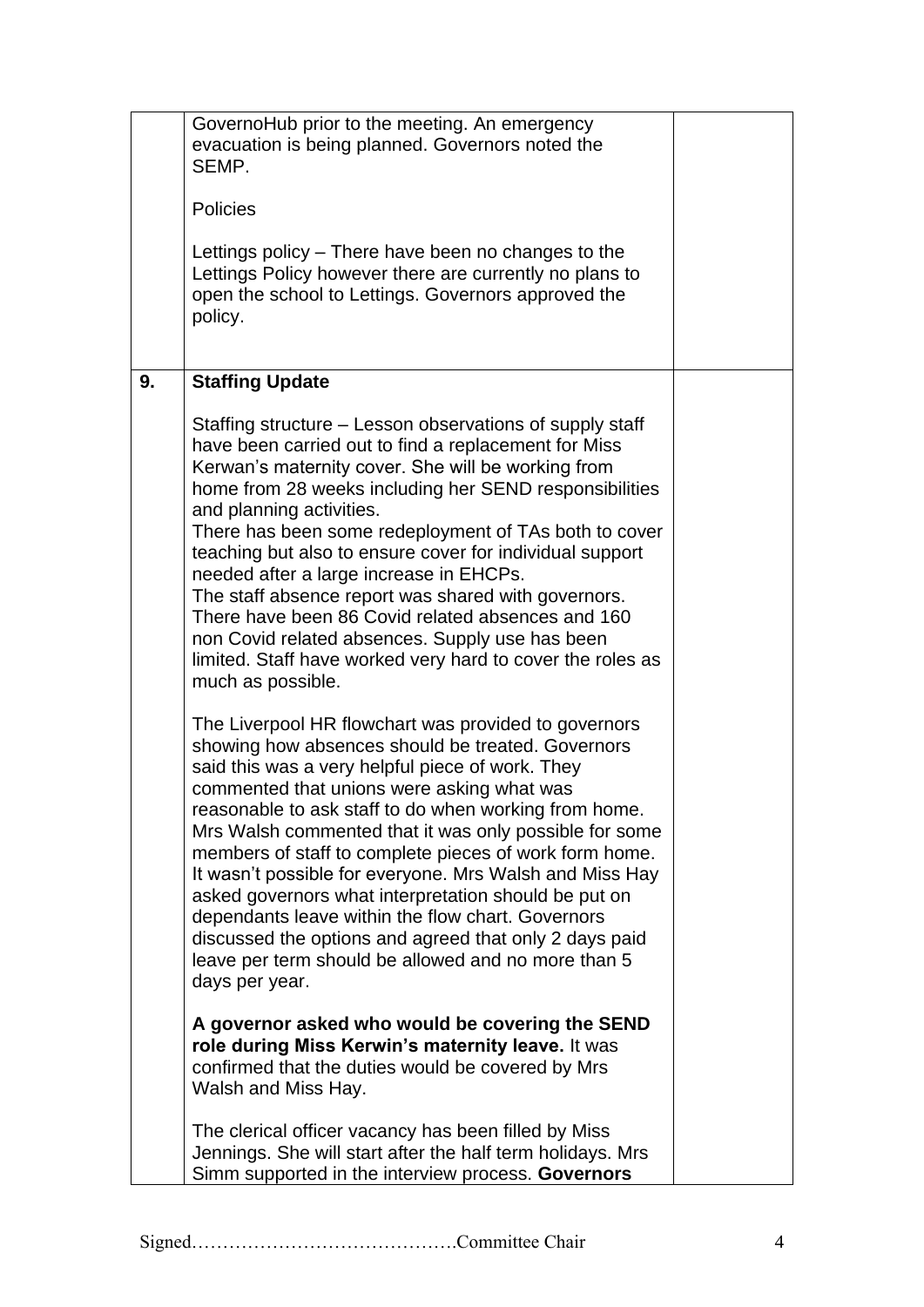| asked if she had previous school experience. She<br>hasn't but has many transferable skills.                                                                                                                                                                                                                         |  |
|----------------------------------------------------------------------------------------------------------------------------------------------------------------------------------------------------------------------------------------------------------------------------------------------------------------------|--|
| Mr Spellman has been to the Occupational Therapist and<br>has been recommended to have a phased return. Mr<br>Morris has been a huge support, especially during these<br>challenging times. Governors thanked him for his hard<br>work and dedication.                                                               |  |
| Extended duty of care – We have 8 extremely or<br>clinically vulnerable members of staff. They have<br>individual risk assessments and measures in place mean<br>they are all currently in work. Lines of communication are<br>open and any anxieties are addressed immediately.                                     |  |
| Staff well being – staff are working very well but are<br>visibly tired. Planning helps but circumstances can<br>change rapidly. New ways of working mean there are<br>additional demands on staff, as well as their day to day<br>roles. Leaders and governors must pay particular<br>attention to their wellbeing. |  |
| Performance Management                                                                                                                                                                                                                                                                                               |  |
| PM is ongoing. No teacher has been penalised due to<br>Covid or lockdown. Covid is included in PM meetings.<br>Pay policy has still not been distributed as unions have<br>not agreed to it.                                                                                                                         |  |
| Policies.<br>The following policies had been previously distributed<br>via Governohub.                                                                                                                                                                                                                               |  |
| <b>Teacher Appraisal</b><br><b>Capability Policy</b><br>Safer Recruitment, Managing Allocations Policy<br><b>Whistleblowing Policy</b><br><b>Equality Policy including Covid appendix</b><br>Attendance policy and staff absence flowchart.<br>Safer working practices<br>Code of Conduct.                           |  |
| It was noted that no changes had been proposed from<br>previous policies, except those that had a Covid element<br>added. In these cases, the additions were as<br>recommended by Liverpool CC.                                                                                                                      |  |
| Governors agreed all of the policies as distributed.                                                                                                                                                                                                                                                                 |  |